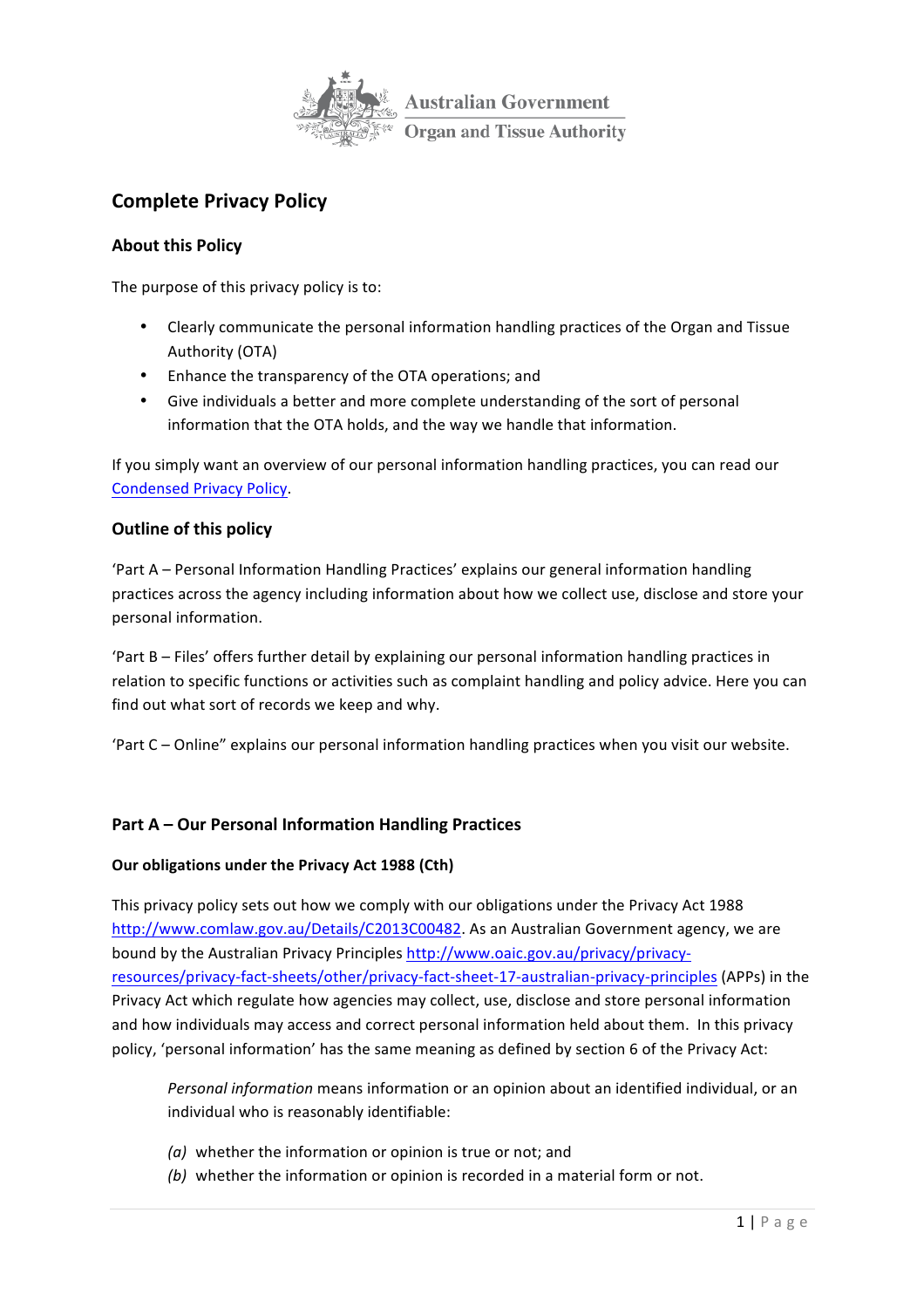# **Collection**

It is our usual practice to collect personal information directly from the individual or their authorised representative. Sometimes we collect personal information from a third party or publicly available source, but only if:

- the individual consented to such collection or would reasonably expect us to collect their personal information in this way; or
- if it is necessary for a specific purpose such as the investigation of a complaint.

In limited circumstances we may receive personal information about third parties from individuals who contact us and supply us with the personal information of others in the documents they provide to us.

We only collect personal information for purposes which are directly related to our functions or activities under the Australian Organ and Tissue Donation and Transplantation Authority Act 2008 http://www.comlaw.gov.au/Details/C2008A00122 (AOTDTA Act) or the *Freedom of Information Act* 1982 http://www.comlaw.gov.au/Details/C2014C00041 (FOI Act) and only when it is necessary for or directly related to such purposes. We also collect personal information related to employment services, human resource management and other corporate functions. These purposes are listed below.

# *Enquiries:*

When an individual contacts us asking for information or advice about the OTA and its functions or about organ and tissue donation.

### *Policy Advice:*

When we have contact with officers in Australian Government, State and Territory agencies, private sector organisations and health organisations for the purpose of policy development, analysis or advice or when we research policy issues.

### *Community awareness and education:*

When people ask to be on a mailing list or email list for information about OTA functions and activities or publications.

When we record who we had contact with in relation to media or other community awareness events.

When we conduct events or deliver training.

### *Administrative activities*

When we process freedom of information applications.

When we manage the personnel and corporate service functions of the OTA.

We also collect personal information (including contact details) as part of our normal communication processes directly related to those purposes, including: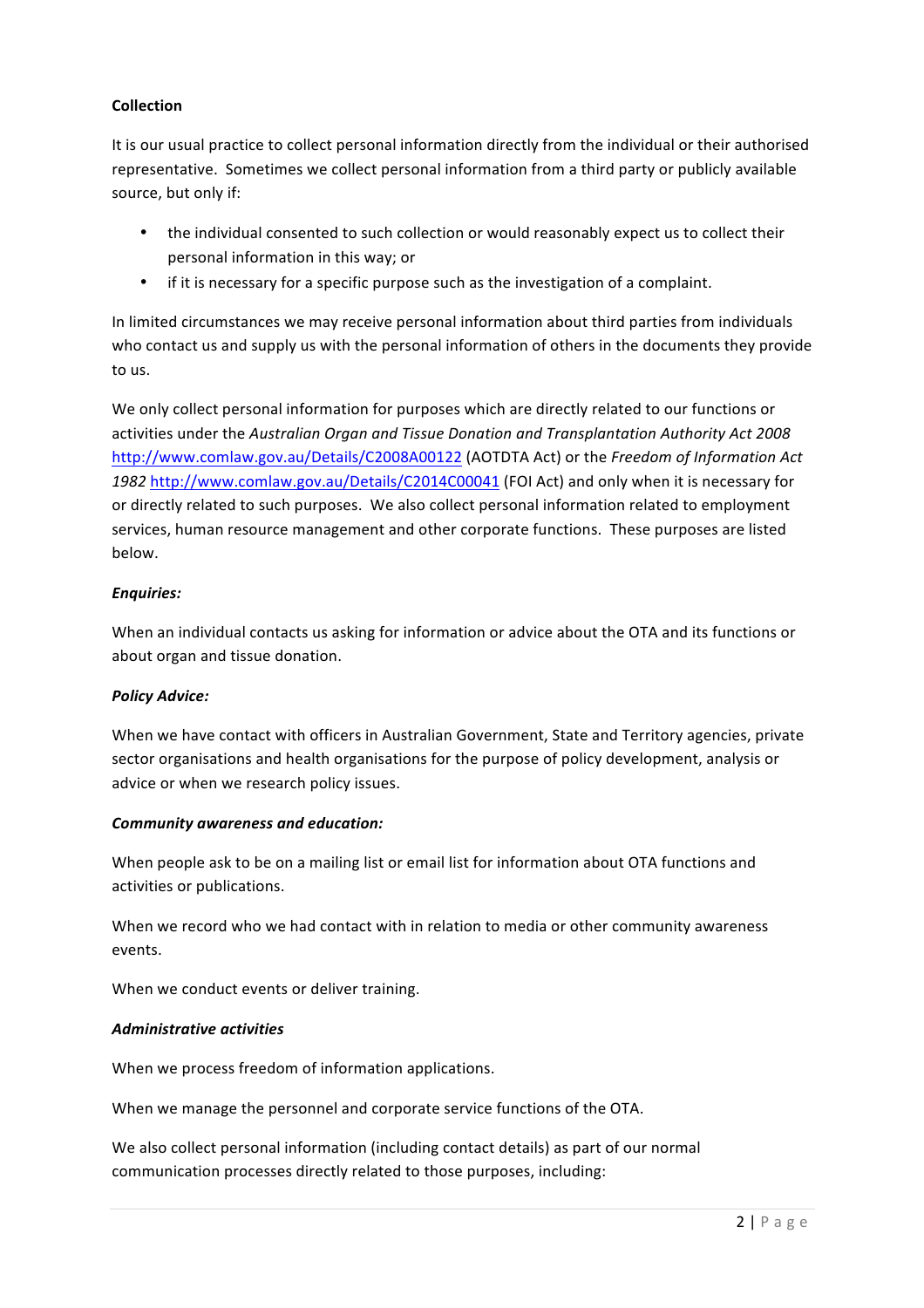- when an individual emails staff members
- when an individual telephones us
- when an individual hands us their business card.

### *Use and disclosure*

We only use personal information for the purposes for which it was given to us, or for purposes which are directly related to one of our functions or activities and we do not give it to other government agencies, organisations or anyone else unless one of the following applies:

- the individual has consented
- the individual would reasonably expect, or has been told, that information of that kind is usually passed to those individuals, bodies or agencies
- it is otherwise required or authorised by law
- it will prevent or lessen a serious or imminent threat to somebody's life or health
- it is reasonably necessary for the enforcement of the criminal law or of a law imposing a pecuniary penalty, or for the protection of public revenue.

### Data *auality*

We take steps to ensure that the personal information we collect is accurate, up to date and complete. These steps include maintaining and updating personal information when we are advised by individuals that their personal information has changed and at other times, as necessary.

#### *Data security*

We take steps to protect the personal information we hold against misuse, loss, interference and unauthorised access, modification or disclosure. These steps include password protection for accessing our electronic IT system, securing paper files in locked cabinets and physical access restrictions.

When no longer required, personal information is destroyed in a secure manner or deleted according to the OTA's Records Disposal Authority (http://www.naa.gov.au/naaresources/ra/2012-00176080.pdf)

### *Access and Correction*

If an individual requests access to the personal information we hold about them, or requests that we change that personal information, we will allow access or make the changes unless we consider that there is a sound reason under the Privacy Act, FOI Act or other relevant law to withhold the information or not make changes.

If we do not agree to provide access to personal information or to amend or annotate the information we hold about them, the individual may seek a review of our decision or may appeal our decision under the FOI Act.

If we do not agree to make requested changes to personal information the individual may make a statement about the requested changes and we will attach this to the record.

Individuals can obtain further information about how to request access or changes to the information we hold about them by contacting us (see below).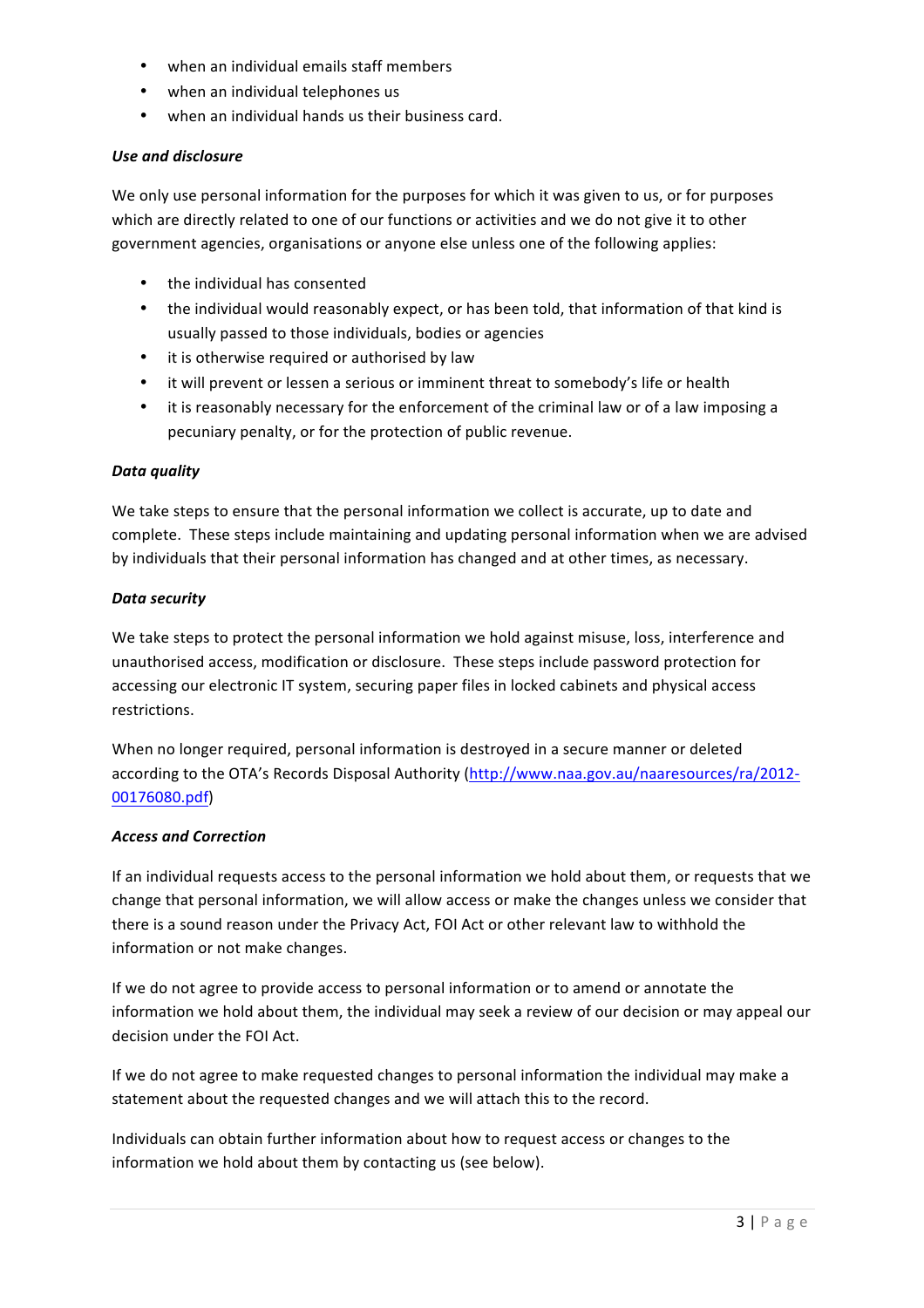#### **How to contact us**

For further information contact us through our website (http://www.donatelife.gov.au/organ-andtissue-authority-ota) or

Street address

Level 6, 221 London Circuit Canberra ACT 2600

Postal address

PO Box 295 Civic Square

ACT 2608

Office hours

8:30am - 5:00pm weekdays

Phone (02) 6198 9800

Fax (02) 6198 9801

General Enquiries

For general enquiries, please email enquiries@donatelife.gov.au

### **Part B – Files: how we handle specific types of files that contain personal information**

#### **Purpose**

#### **Enquiries**

We collect personal information to enable us to respond to enquiries about organ and tissue donation.

#### **Collection**

We collect personal information directly from you or your authorised representative.

#### **Use and disclosure**

We only use personal information to follow up on enquiries or, with your permission, refer you to another person or organisation that may be better able to address your enquiry. We may give personal information to regulators or enforcement bodies for a lawful purpose (such as a complaint about our personal information handling practices that is being investigated by the Office of the Australian Information Commissioner).

#### **Data quality**

We maintain and update the personal information we hold as necessary or when we are advised by individuals that their personal information has changed.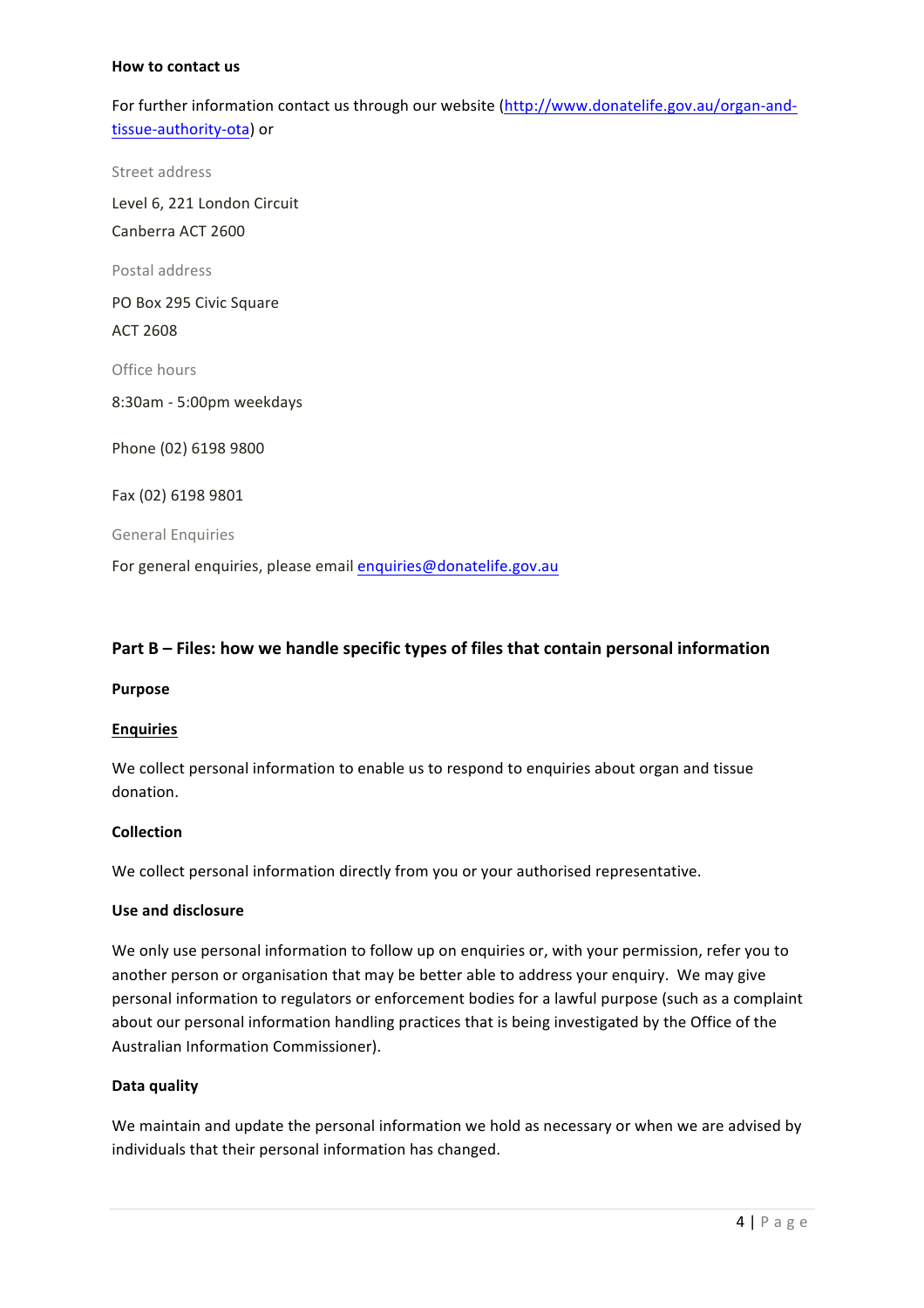## **Data security**

The personal information collected is held in electronic databases. Some personal information is also held in paper files. The following staff members have access to the electronic databases and paper files on a need to know basis:

Chief Executive Officer

Human Resources staff

Communications staff

Policy and Data staff

Information Communication and Technology staff

When no longer required, personal information in paper files is destroyed, in a secure manner, in accordance with the OTA's Records Disposal Authority (http://www.naa.gov.au/naaresources/ra/2012-00176080.pdf)

Personal information stored in our electronic databases, when no longer required, is deleted in a secure manner.

#### **Access and correction**

For information about how to access or correct personal information held in enquiries files see "Access and Correction" in Part A of this document.

#### **Purpose**

#### **Policy Advice**

We collect personal information to enable us to develop policy advice that may relate to:

- the formulation of protocols, standards or codes of practice; and
- the development, conduct or evaluation of training programs.

#### **Collection**

We collect personal information directly from you or your authorised representative. In the case of deceased donors, we collect information from their next of kin and/or friends or authorised representatives.

#### **Use and disclosure**

We only use this personal information to develop policy advice.

We may give personal information to regulators or enforcement bodies for a lawful purpose (such as a complaint about our personal information handling practices that is being investigated by the Office of the Australian Information Commissioner).

#### **Data quality**

We maintain and update the personal information we hold as necessary or when we are advised by individuals that their personal information has changed.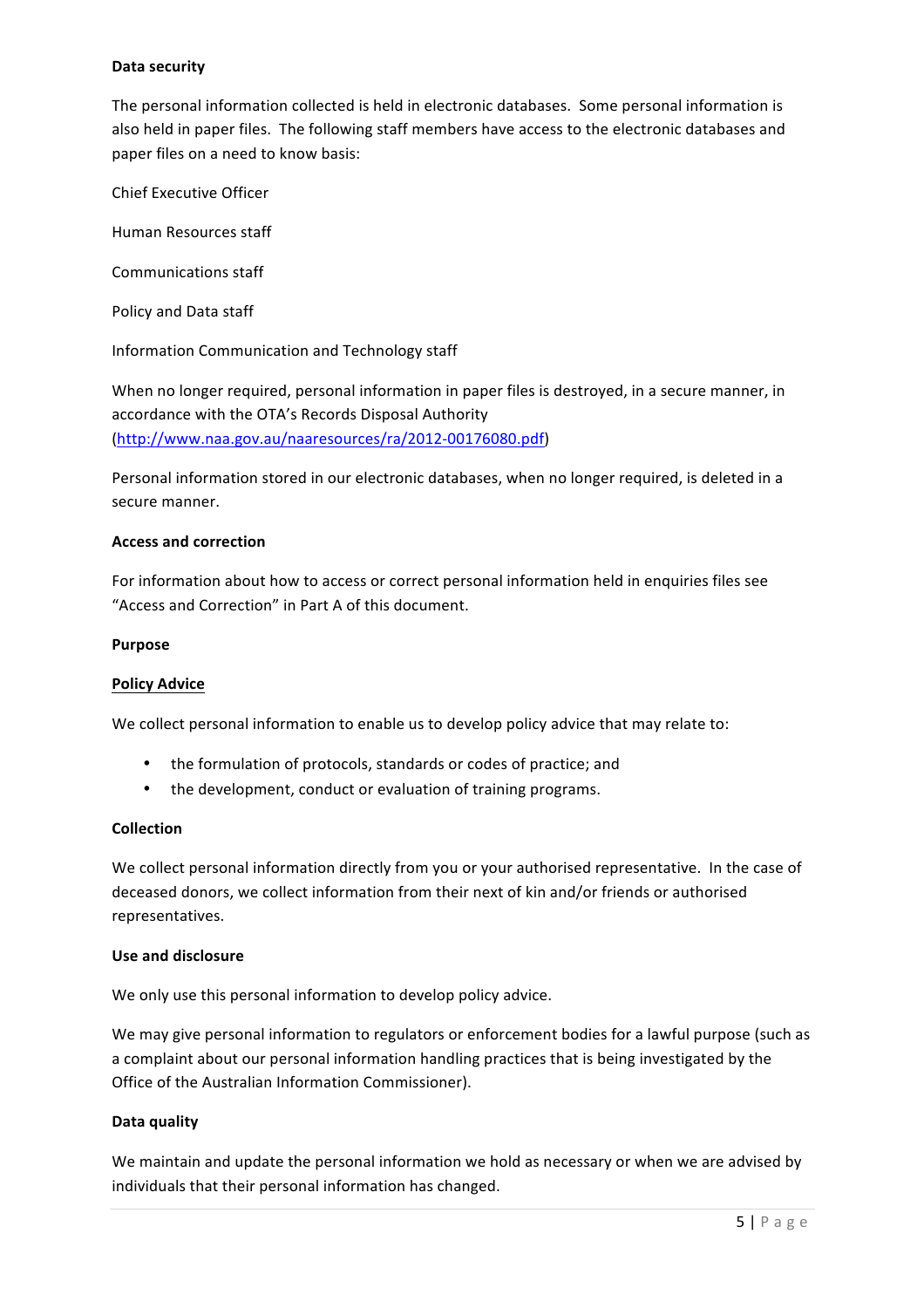# **Data security**

The personal information collected is held in electronic databases. Some personal information is also held in paper files. The following staff members have access to the electronic databases and paper files on a need to know basis:

Chief Executive Officer

Communications staff

Policy and Data staff

Information Communication and Technology staff

When no longer required, personal information in paper files is destroyed, in a secure manner, in accordance with the OTA's Records Disposal Authority (http://www.naa.gov.au/naaresources/ra/2012-00176080.pdf)

Personal information stored in our electronic databases, when no longer required, is deleted in a secure manner. The databases maintain audit trails whenever information is accessed, included, amended or deleted on the database.

### **Access and correction**

For information about how to access or correct personal information held in enquiries files see "Access and Correction" in Part A of this document.

#### **Purpose**

### **Community awareness and education**

We collect personal information to enable us to support, encourage, conduct and evaluate educational, promotional and community awareness programs that are relevant to organ and tissue donation and transplantation matters.

### **Collection**

We collect personal information directly from you or your authorised representative. In the case of deceased donors, we collect information from their next of kin and/or friends or authorised representatives.

### **Use and disclosure**

We only use the personal information to facilitate media requests or develop and conduct promotional, educational and community awareness activities.

We may give personal information to regulators or enforcement bodies for a lawful purpose (such as a complaint about our personal information handling practices that is being investigated by the Office of the Australian Information Commissioner).

### **Data quality**

We maintain and update the personal information we hold as necessary or when we are advised by individuals that their personal information has changed.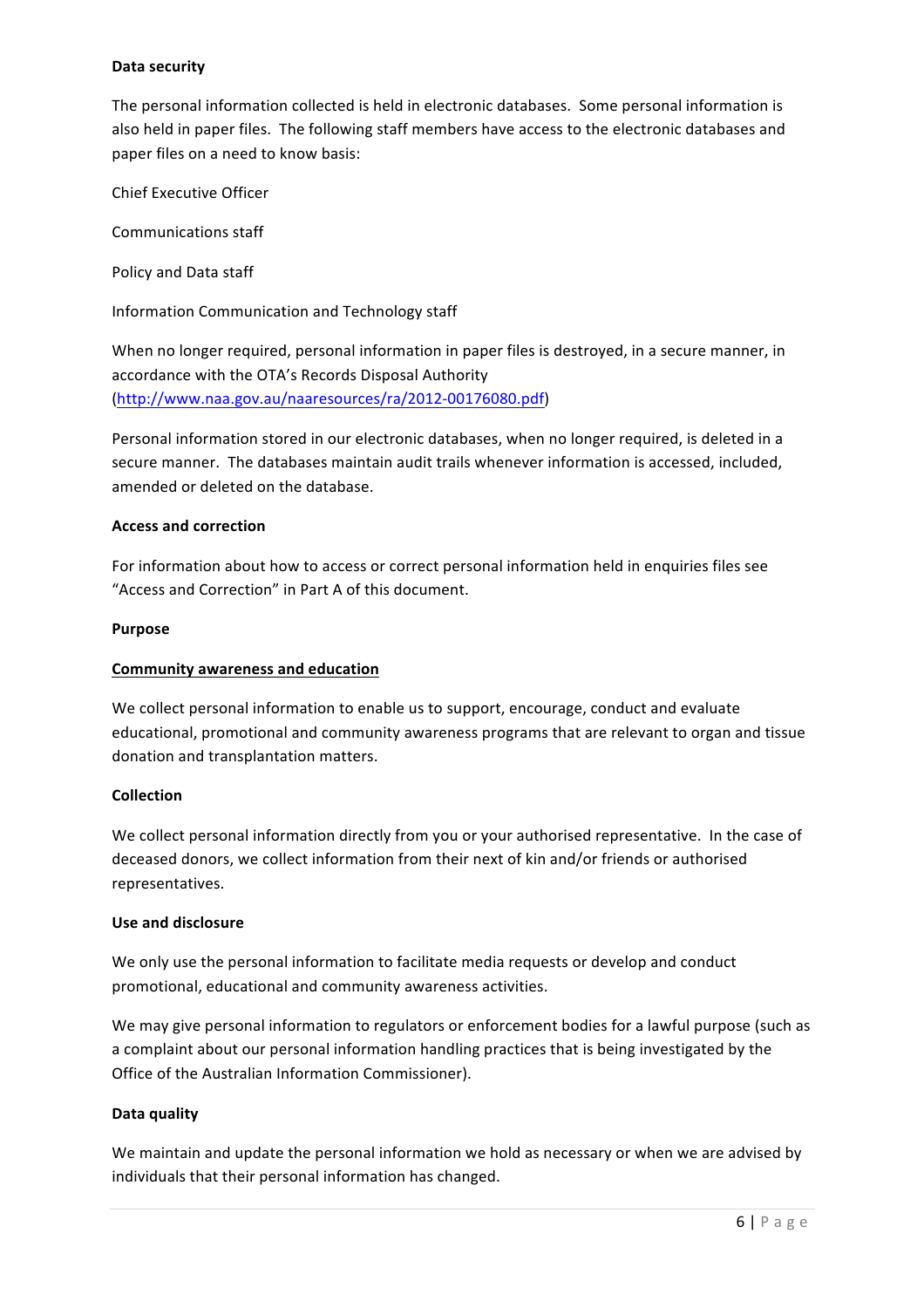# **Data security**

The personal information collected is held in electronic databases. Some personal information is also held in paper files. The following staff members have access to the electronic databases and paper files on a need to know basis:

Chief Executive Officer

Communications staff

Information Communication and Technology staff

When no longer required, personal information in paper files is destroyed, in a secure manner, in accordance with the OTA's Records Disposal Authority (http://www.naa.gov.au/naaresources/ra/2012-00176080.pdf)

Personal information stored in our electronic databases, when no longer required, is deleted in a secure manner. The databases maintain audit trails whenever information is accessed, included, amended or deleted on the database.

### **Access and correction**

For information about how to access or correct personal information held in enquiries files see "Access and Correction" in Part A of this document.

#### **Purpose**

### **Administrative activities**

We collect personal information to enable us to:

- process freedom of information applications.
- manage the personnel and corporate service functions of the OTA.

We also collect personal information (including contact details) as part of our normal communication processes directly related to those purposes, including:

- when an individual emails staff members
- when an individual telephones us
- when an individual hands us their business card.

### *Use and disclosure*

We only use personal information for the purposes for which it was given to us, or for purposes which are directly related to one of our functions or activities and we do not give it to other government agencies, organisations or anyone else unless one of the following applies:

- $\bullet$  the individual has consented
- the individual would reasonably expect, or has been told, that information of that kind is usually passed to those individuals, bodies or agencies
- it is otherwise required or authorised by law
- it will prevent or lessen a serious or imminent threat to somebody's life or health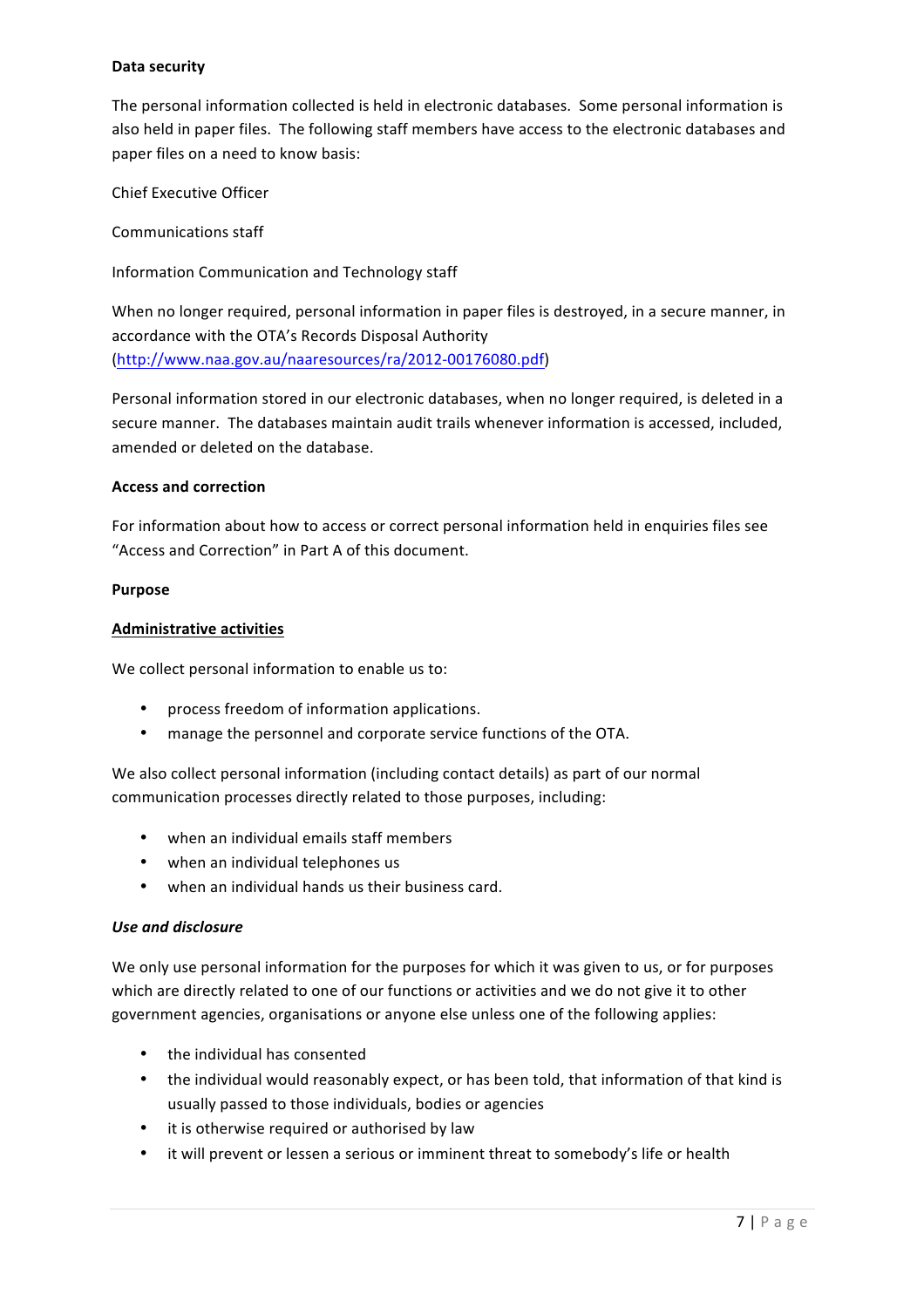• it is reasonably necessary for the enforcement of the criminal law or of a law imposing a pecuniary penalty, or for the protection of public revenue.

# **Collection**

We collect personal information directly from you or your authorised representative. In the case of deceased donors, we collect information from their next of kin and/or friends or authorised representatives.

### **Use and disclosure**

We only use the personal information for the administrative activities described above.

We may give personal information to regulators or enforcement bodies for a lawful purpose (such as a complaint about our personal information handling practices that is being investigated by the Office of the Australian Information Commissioner).

# **Data quality**

We maintain and update the personal information we hold as necessary or when we are advised by individuals that their personal information has changed.

# **Data security**

The personal information collected is held in electronic databases. Some personal information is also held in paper files. The following staff members have access to the electronic databases and paper files on a need to know basis:

Chief Executive Officer

Human Resources staff

Communications staff

Policy and Data staff

Information Communication and Technology staff

When no longer required, personal information in paper files is destroyed, in a secure manner, in accordance with the OTA's Records Disposal Authority (http://www.naa.gov.au/naaresources/ra/2012-00176080.pdf)

Personal information stored in our electronic databases, when no longer required, is deleted in a secure manner. The databases maintain audit trails whenever information is accessed, included, amended or deleted on the database.

### **Access and correction**

For information about how to access or correct personal information held in enquiries files see "Access and Correction" in Part A of this document.

### **Purpose**

# The facilitation of organ and tissue donation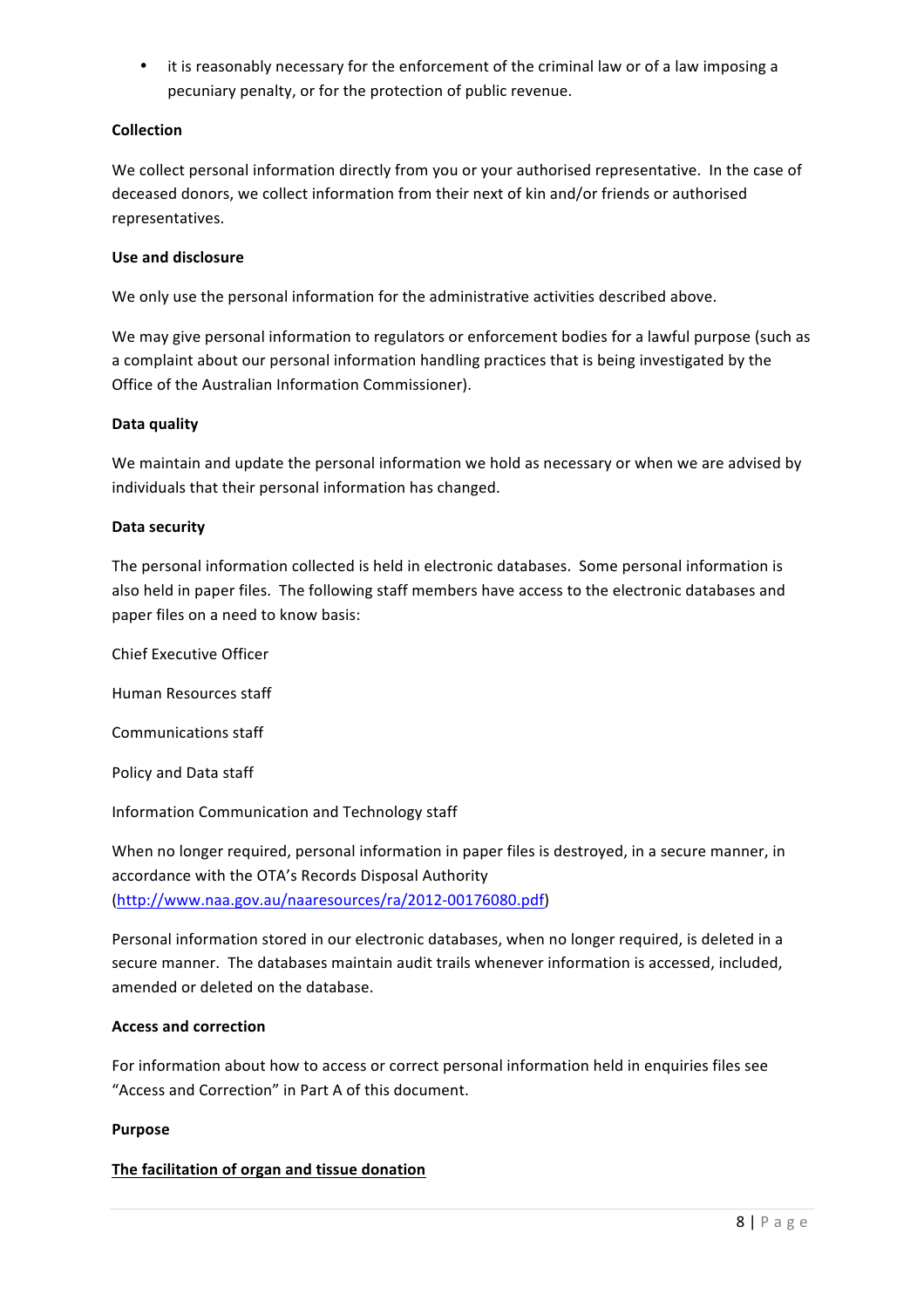We collect personal information to enable us to facilitate organ and tissue donation by maintaining a national database on organ and tissue donors that enables the real time offer, allocation and distribution of organs and tissue across Australia for potential and actual organ and tissue recipients.

# *Use and disclosure*

We only use personal information for the purposes for which it was given to us, or for purposes which are directly related to one of our functions or activities and we do not give it to other government agencies, organisations or anyone else unless one of the following applies:

- the individual has consented
- the individual would reasonably expect, or has been told, that information of that kind is usually passed to those individuals, bodies or agencies
- it is otherwise required or authorised by law
- it will prevent or lessen a serious or imminent threat to somebody's life or health
- it is reasonably necessary for the enforcement of the criminal law or of a law imposing a pecuniary penalty, or for the protection of public revenue.

### **Collection**

We collect personal information directly from you or your authorised representative. In the case of deceased donors, we collect information from their next of kin and/or friends or authorised representatives.

### **Use and disclosure**

We only use the personal information to facilitate organ and tissue donation across Australia and only disclose the personal information to clinical and administrative staff directly involved in the organ and tissue donation process. These staff, as well as the staff of the OTA are legally bound not to disclose the identity of organ and tissue donors and recipients.

We may give personal information to regulators or enforcement bodies for a lawful purpose (such as a complaint about our personal information handling practices that is being investigated by the Office of the Australian Information Commissioner).

### **Data quality**

We maintain and update the personal information we hold as necessary or when we are advised by individuals that their personal information has changed.

### **Data security**

The personal information collected is held in an electronic database, the electronic donor record (EDR). The following staff members have access to the EDR on a need to know basis:

Chief Executive Officer

Policy and Data staff

Information Communication and Technology staff

The information is stored in the EDR, in accordance with the OTA's Records Disposal Authority (http://www.naa.gov.au/naaresources/ra/2012-00176080.pdf)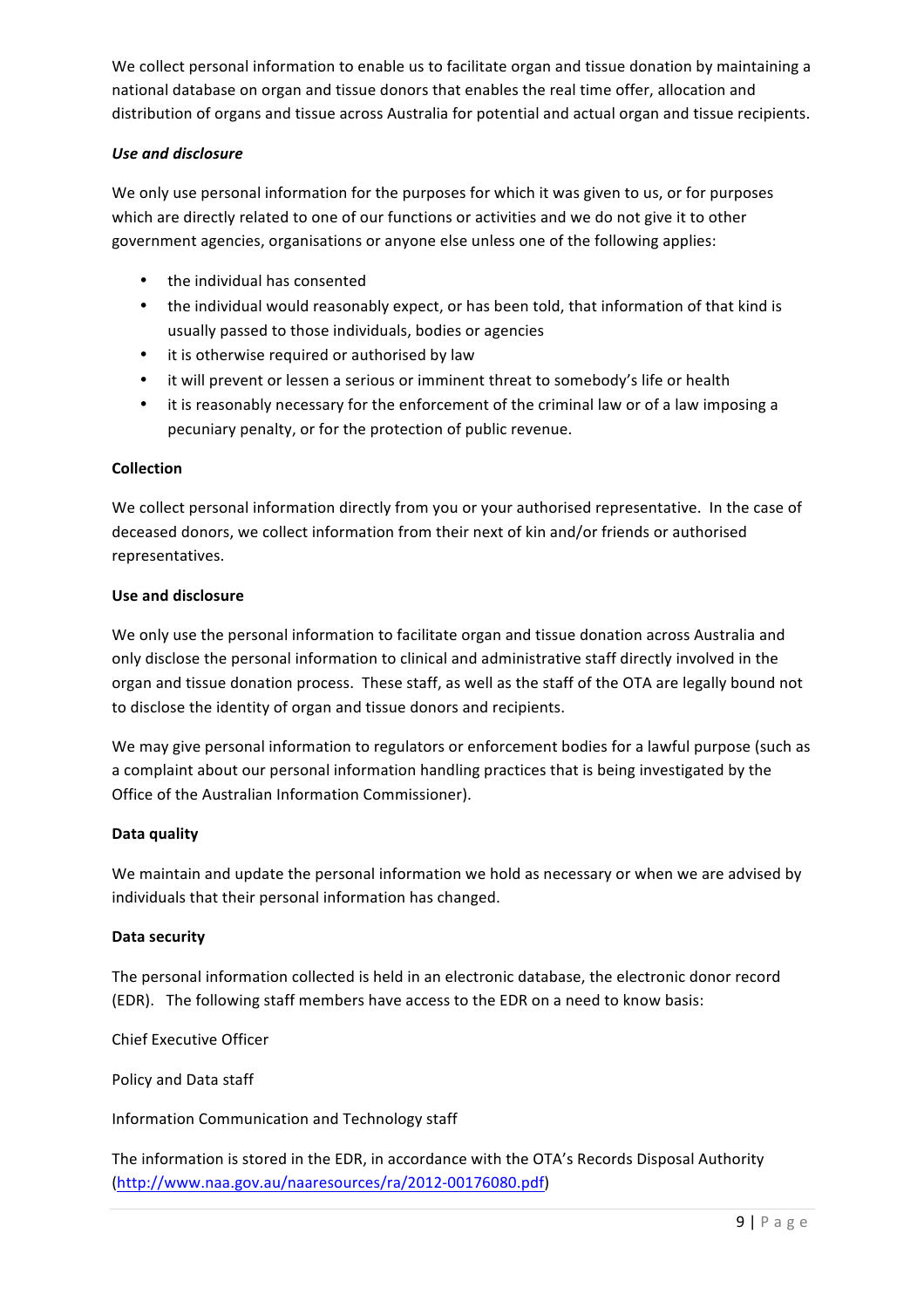The EDR maintains audit trails whenever information is accessed, included, amended or deleted on the database.

# **Access and correction**

For information about how to access or correct personal information held in enquiries files see "Access and Correction" in Part A of this document.

# **Part C** – Information collected online via the OTA website

### **Collection**

It is our usual practice to collect information about all visitors to our online resources. That information is very limited and only used to identify generic behavioural patterns.

We use Google Analytics on our website. Information and data collected through Google Analytics is stored by Google on servers in the United States of America, Belgium and Finland. You can opt out of the collection of information via Google Analytics by downloading the Google Analytics Opt-out add on (https://tools.google.com/dlpage/gaoptout)

When you visit our online resources, our metric tools may collect the following information about your visit for statistical purposes:

- Server address
- Top level domain name (for example .com,.gov, .au etc)
- The date and time of your visit to the site
- The pages you accessed and documents downloaded during your visit
- The previous site you visited
- If you've visited our site before
- The type of browser used

We record this data to maintain our server and improve our services. We do not use this information to personally identify anyone.

## **Cookies**

Our online platform uses sessions and cookies. The core functionality on the platform will be largely unaffected if you disable cookies in your browser but you may be unable to access some advanced functions

### **Use and disclosure**

We do not give personal information collected online to other agencies, organisations or anyone else without consent unless the individual would reasonably expect, or has been told, that information of that kind is passed on to those agencies, organisations or individuals or the disclosure is otherwise required or authorised by law.

### **Data quality**

We will delete or correct any personal information that we hold about you on request.